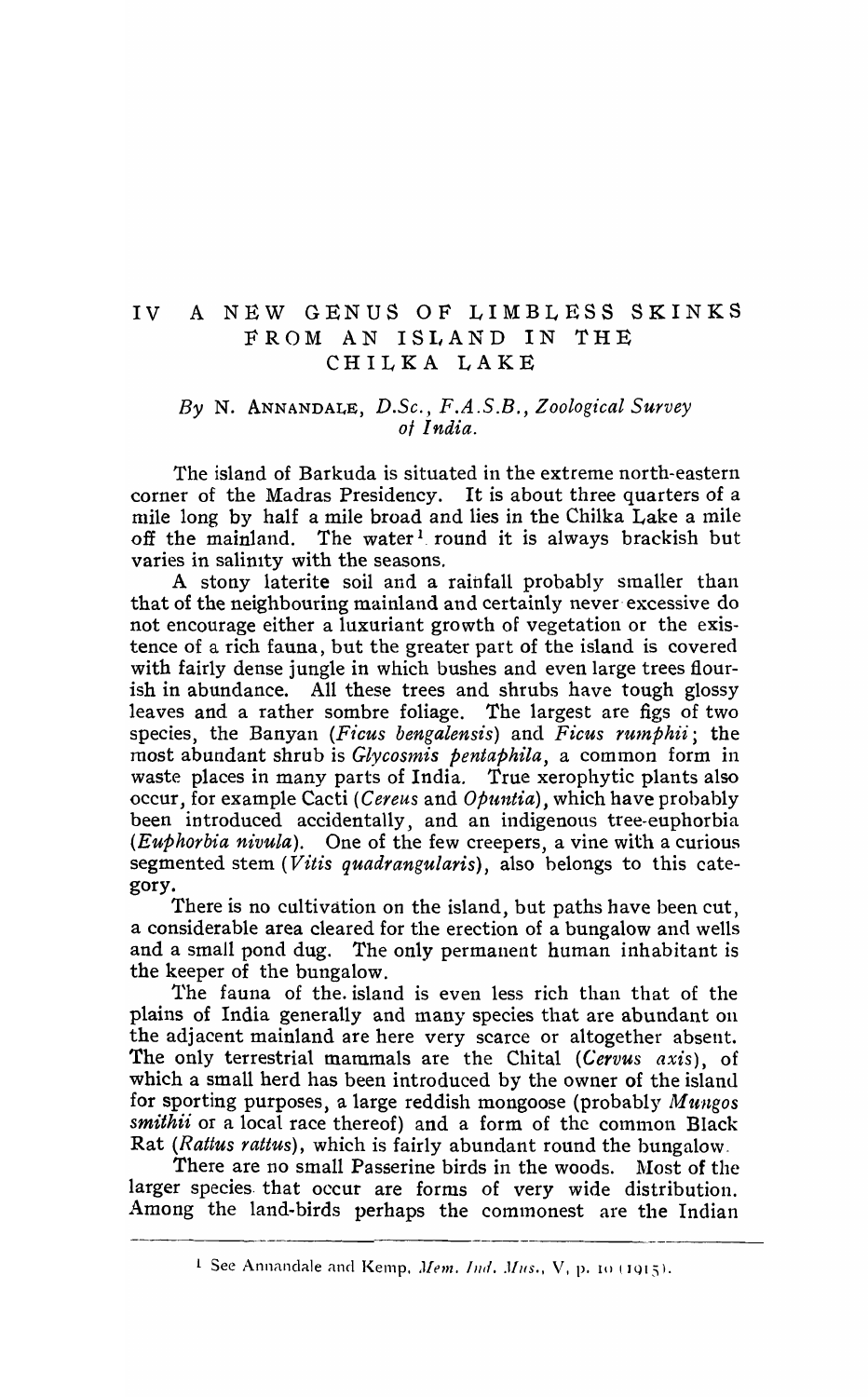





- FIG. I.—Lateral view of the type specimen  $(x 1)$ .<br>
,, 1a.—Lateral scales from near middle of body, further enlarged. The position of these scales is indicated in fig. 1 by two<br>
short vertical lines.<br>
,, 2a.—The same from
	-
	-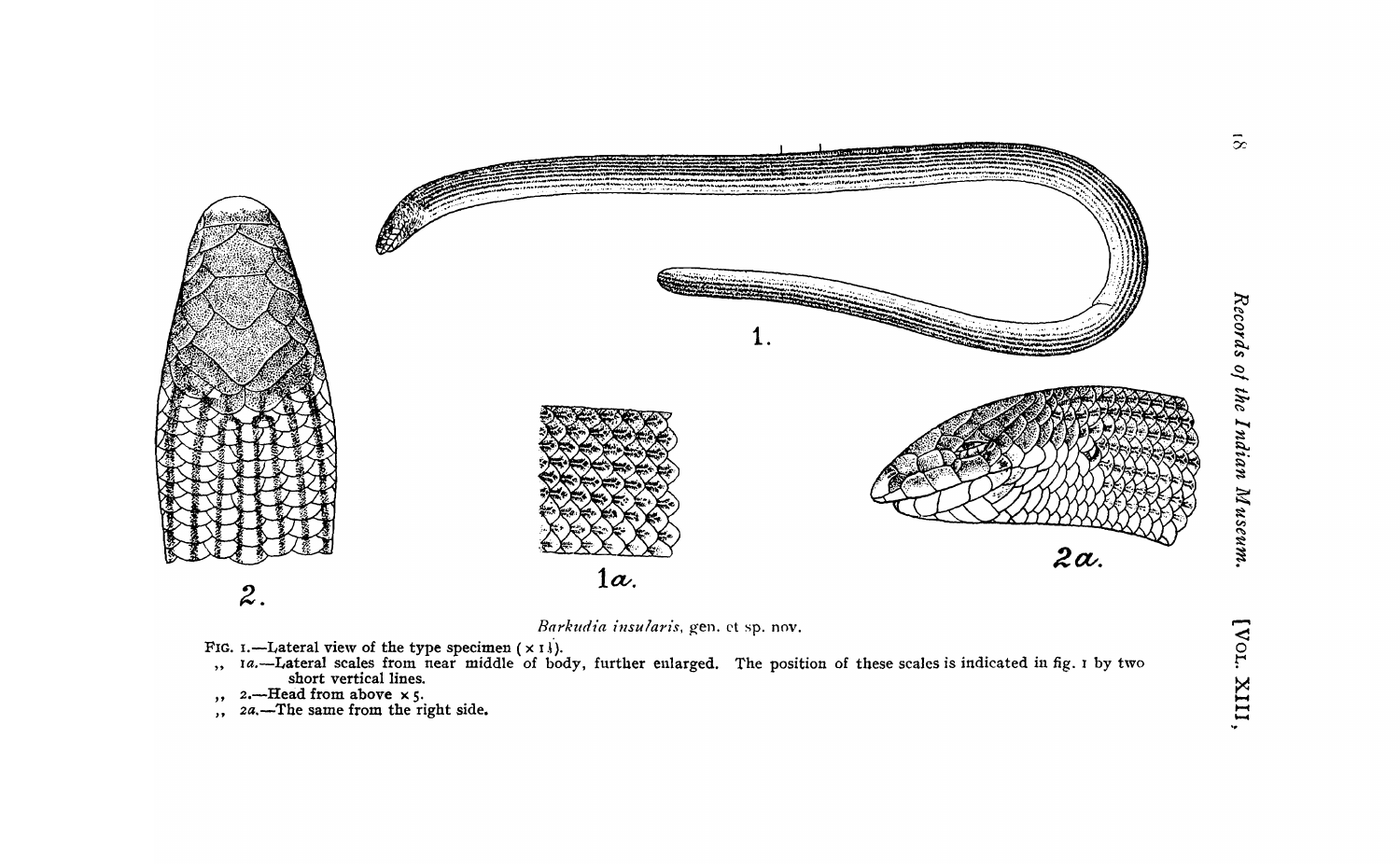House-Crow *(Corvus splendens)* and the Jungle-Crow *(C. macrorhynchus).* Both of these fly over from the mainland in large numbers every evening to roost on the island, and a few individuals of both also spend the day there when the fruit of the Banyan, to which they are very partial, is ripe. The common Green Pigeon *(Crocopus chlorogaster)* is also common, and flocks of the Grey Hornbill *(Lophoceros griseus)* are often to be seen or heard.

The most noteworthy features among the Arthropoda are the small number of species represented, the absence of large or conspicuous forms (except among the Lepidoptera and Odonata) and the large proportion of predaceous species.

Perhaps the most interesting element in the fauna is that associated with the fig-trees and in particular with the Banyan. Apart from *tpe* species that feed on its fruit and leaves, which do not seem to be numerous, these animals live mostly either in dead wood or in the earth. The great horizontal branches of the Banyan are supported on vertical trunks that originate from them in the form of aerial roots, so reach the soil and then grow stout and trunk-like. These supports frequently rot away and then the branches fall in ruins on the ground. The fauna of their dead wood is comparatively poor, entirely lacking the Lamellicorn beetles found in dead wood in damper districts, but includes interesting beetles of the family Tenebrionidae, and species of the orders Thysanura and Collembola, as well as a considerable number of wood lice. The main trunks of the Banyan and also those of Rumphius's Fig are strengthened at their base by stout bnttresses that project in such a way as to form pockets or recesses filled with loose soil. In these pockets flourishes a fauna rich in burrowing forms, many of which are predaceous. It includes a number of trap-door spiders (Mygalomorphae), several Myriapoda (among the most interesting of which is perhaps the curious little Scolopendrid centipede *Pseudocryptops agharkari*, Gravely<sup>1</sup>) and the only terrestrial earthworm<sup>2</sup> yet found on the island. It also includes the peculiar lizard which it is the main object of this paper to describe and two *(Typhlops acutus* and *T* diardi) of the four snakes found upon the island.

# Family SCINCIDAE

### Genus Barkudia, nov.

The palatine bones do not meet in the median line of the palate, which is toothless. The teeth are conical. The eye is very small and surrounded by relatively large scales; the lower eye-lid is scaly, the upper eye-lid not developed. The ear-opening

<sup>&</sup>lt;sup>1</sup> *Rec. Ind. Mus.,* VII, pp. 416-417 (1912). Dr. Gravely tells me that specimens from Barkuda represent the race *(singbhumensis)* he described from Chota Nagpur.

<sup>&</sup>lt;sup>2</sup> Stephenson, *Rec. Ind. Mus.*, XII, pp. 340-341, pl. xxxiii, figs. 32, 33 (1916). Three aquatic species are found on the shore (see Stephenson, *Mem. Ind. Mus.*, V, pt. i, pp. 139-146, pl. x (1915), and V, pt. 6 (ined.).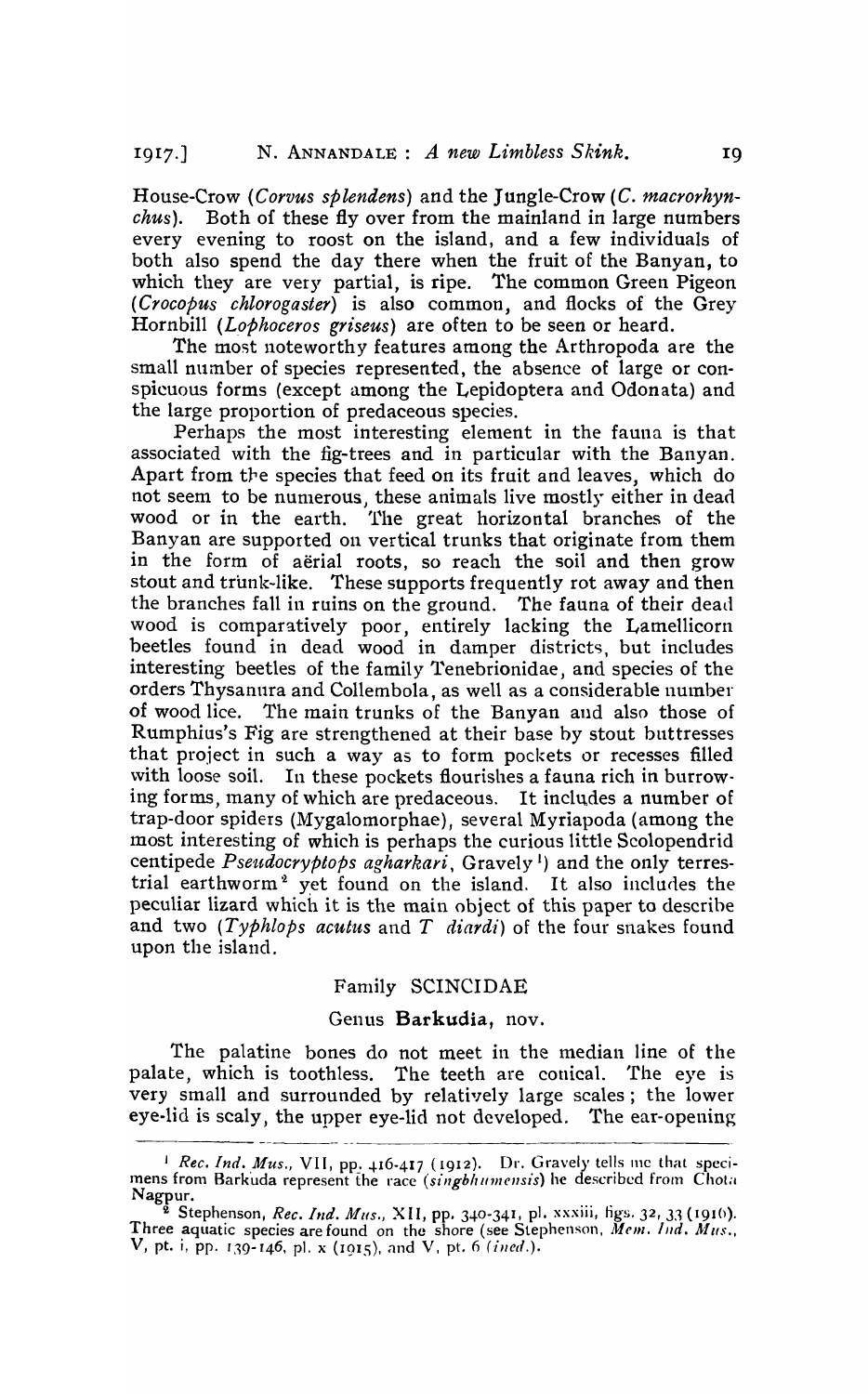is distinct but minute. The nostril is situated in a distinct nasal: it is remote from the first labial and separated from the rostral by<br>a rounded tubercle. Three azygous shields exist on the top of the a rounded tubercle. Three azygous shields exist on the top of the head; there are no praefrontals or frontoparietals. The body is elongate and snake-like, with no external trace of limbs.

*Type-species.—Barkudia insularis*, sp. nov.

The genus is closely allied to *Sepophis,* Beddome which was described from almost the same part of India but from hilly country, and to *Chalcidoseps,* Boulenger, only known from Ceylon. It differs from both in the position and structure of the nostril.

# Barkudia insularis, sp. nov.

The head is small, somewhat flattened above, triangular, but with the snout bluntly rounded in front; the snout projects far beyond the lower jaw. The rostral is large, the portion seen from above being considerably longer than the suture between the supranasals; the frontonasal is somewhat longer than the rostral, bluntly pointed in front, transverse, heptagonal; the frontal is broader than long and angularly emarginate laterally by the second supraocular; the interparietal is broader than long, emarginate anteriorly, hexagonal, larger than either the frontonasal or the frontal. The rostral extends beneath the nasal to the first labial; four upper labials are present, the second being the largest and the third entering the orbit; there are two scales between the orbit and the supranasals, both considerably larger than the nasal. There are three supraoculars but no true superciliaries: a single relatively large scale intervenes between the second and third supraoculars and the orbit. A small subocular is present near the anterior margin of the orbit, and a larger praeocular above it; there are two postoculars. The ear-opening is situated some distance behind the gape and is provided with minute lobules.

There are twenty scales round the body. There are two enlarged praeanals with a narrow scale external to each on either side of the vent.

The total length of the head and body is about 30 times the greatest breadth of the latter. The tail is stout, tapering very little and bluntly rounded at the tip

The *colour* of the body is yellowish-white, with fourteen fine dotted longitudinal black lines on the back and sides; the head is blackish above, marbled with yellow, the tip of the snout yellow. The ventral surface is unspotted.

#### *Measurements.*

| Total length | $\ddot{\phantom{1}}$               | $\ddot{\phantom{a}}$ |                      | $\cdots$ 164 mm. |  |
|--------------|------------------------------------|----------------------|----------------------|------------------|--|
| Head         | $\ddot{\phantom{a}}$               | $\ddot{\phantom{a}}$ | $\bullet$            | $\sim$ 10        |  |
| $Body \dots$ | $\ddot{\phantom{a}}$               | $\ddot{\phantom{a}}$ | $\ddot{\phantom{a}}$ | 96,              |  |
| Tail         | $\ddot{\phantom{a}}$               | . .                  | $\bullet$ $\bullet$  | 59               |  |
|              | Greatest vertical diameter of body |                      | $\ddot{\phantom{a}}$ | 5.               |  |